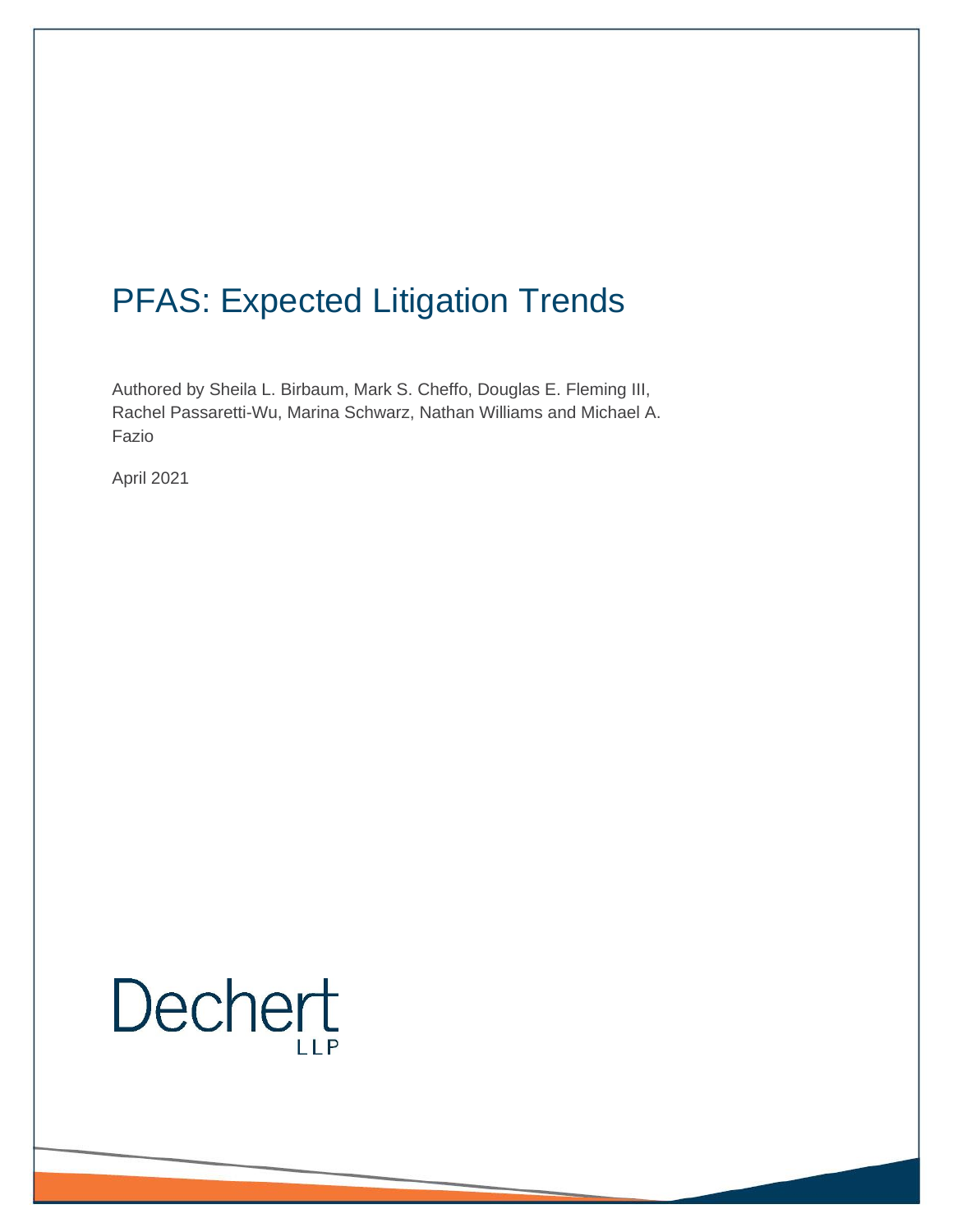### **PFAS: Expected Litigation Trends**

**April 2021 / Authored by Sheila L. Birbaum, Mark S. Cheffo, Douglas E. Fleming III, Rachel Passaretti-Wu, Marina Schwarz, Nathan Williams and Michael A. Fazio**

### *Overview*

- ⚫ The PFAS litigation landscape already involving PFAS manufacturers and purchasers of PFAS-containing fluoropolymers and firefighting films – is in the process of expanding, which is putting new companies and new industries in the spotlight, a process that may be accelerated by regulatory developments at the federal level.
- ⚫ Public and regulatory attention to the ubiquitous PFAS is also growing in the United States, as reflected by the Biden Administration's avowed commitment to regulate and study these chemical substances.
- ⚫ Companies whose operations and products use, or historically used, any PFAS would be well-advised to consider strategies to evaluate, address, and mitigate legal risks and potential litigation.

Per- and polyfluoroalkyl substances (PFAS) have historically been used by a wide range of industries for all kinds of applications across the aerospace, apparel, biotechnology, construction, electronics, and pharmaceutics fields.<sup>1</sup> For more than two decades, PFAS have also been subject to litigation and regulatory attention, arising from the ubiquity and persistence of certain PFAS compounds and allegations about exposure-based health impacts. Following on the heels of high-profile litigation against certain manufacturers of PFAS, enterprising plaintiffs' counsel have sought progressively to identify new potential categories of defendants and claims. While PFAS manufacturers will remain at the center of attention, claimants will also pursue new companies and products in new industries using existing and adapted legal theories.

Further, the arrival of a new presidential administration, which promised to focus on PFAS regulation and has appointed key government officials with experience in dealing with PFAS issues, is expected to coincide with and potentially enable an expansion in the volume and scope of both regulation and litigation. Any expansion of regulatory efforts by the Biden Administration can be expected to spur or accelerate litigation, both because of the protections by these new laws and the increased public attention and pressure his environmental initiatives will likely engender. Indeed, federal regulatory initiatives envisioned by the Biden Administration may generate additional legal liability for current and former owners and operators of facilities where PFAS have been handled. The renewed focus of the Biden administration on PFAS will likely also impact private litigation in additional ways, directly and indirectly.

This article discusses the expected direction of these emerging trends.

<sup>1</sup> Gluge et al., An Overview of the uses of per- and polyfluoroalkyl substances (PFAS) (2020). Environ. Sci.: Processes, 22:2345, 2349.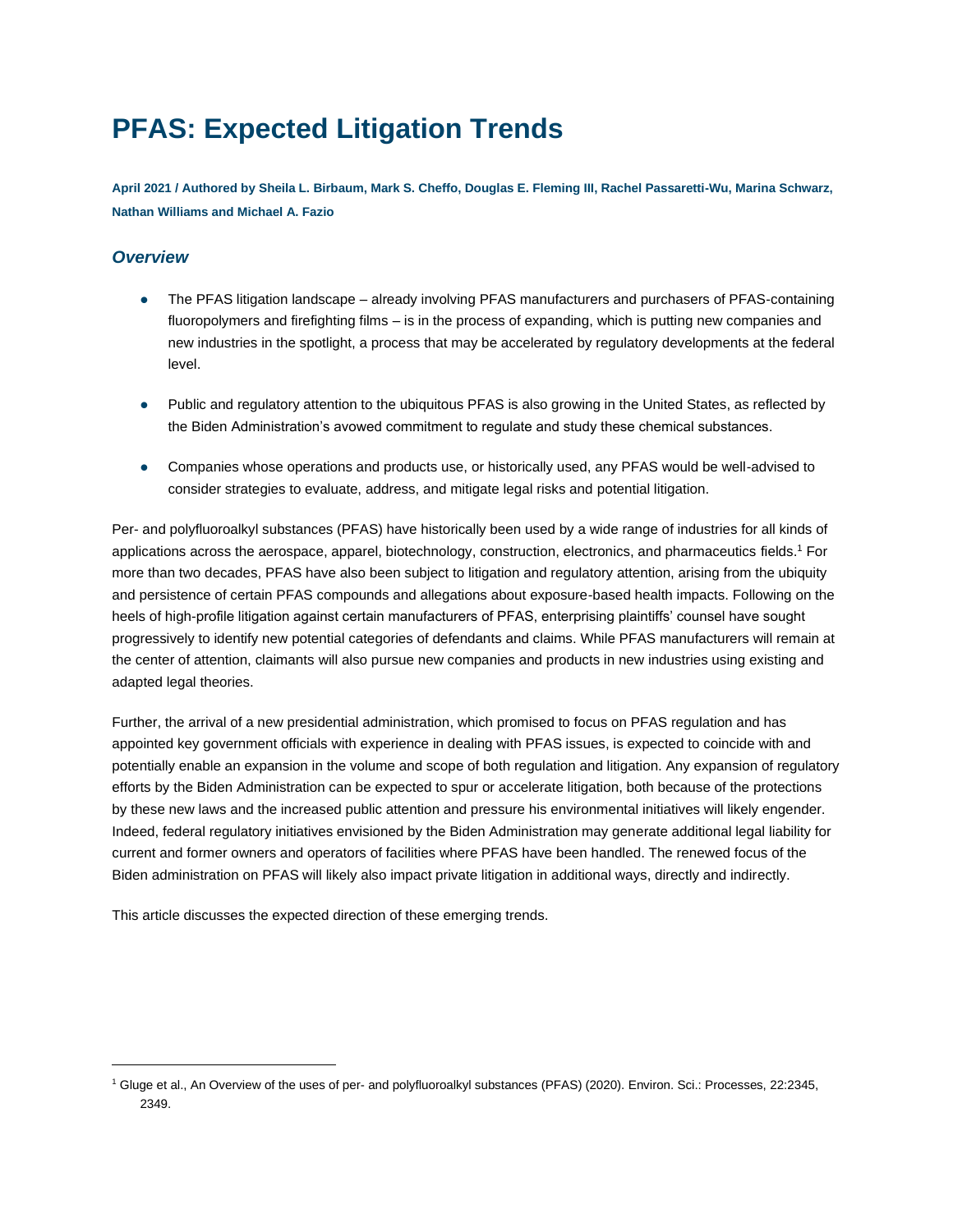#### **Background on PFAS**

PFAS comprise thousands of chemical compounds known for their water-resistant and stain-resistant properties, as well as their stability.<sup>2</sup> Perfluorooctanoic acid (PFOA) and perfluorooctanesulfonic acid (PFOS) are among the more well-known PFAS compounds. For decades, PFAS have been utilized in a wide range of products, such as paper products, wire insulation, surface coatings, cleaning products, personal care products (like cosmetics, shampoos, and dental floss), and firefighting foam, among numerous others.<sup>3</sup> Given the ubiquity of these chemicals, the vast majority of Americans have had measurable exposure to PFAS, as demonstrated by data showing detectable levels of certain PFAS in the blood of most Americans.<sup>4</sup> And, though there have been efforts to phase out reliance on them and to identify replacements, regulators continue to investigate and evaluate historical use of and continued exposure to these legacy chemicals.

#### **The Present and Future of PFAS Litigation**

Litigation and regulatory focus related to PFAS generally began about two decades ago and has since grown. In litigation, certain PFAS – primarily PFOA and PFOS – have been alleged to be capable of causing a variety of health outcomes and to persist in the environment. In regions of the country where PFAS have been found in drinking water, groundwater, and soil, actions have been brought by exposed individuals, state attorneys general, and water utilities, asserting claims primarily against manufacturers of PFAS-containing materials, such as fluoropolymers (like TeflonTM) and firefighting foam, as well as in some instances local processors. The most common legal claims include medical monitoring and personal injury based on exposure to PFAS in drinking water, diminished property values due to the presence of PFAS in soil and water wells, and the costs of remediating water and soil where PFAS have been detected. There have also been, for example, shareholder actions, alleging failure to disclose material information about potential PFAS liability;<sup>5</sup> a proposed class action by rural water providers seeking injunctive relief for water testing and data collection;<sup>6</sup> a proposed nationwide class action seeking the establishment of a science panel to study PFAS;<sup>7</sup> and a citizen suit, under the Resource Conservation and Recovery Act, seeking to abate and enjoin disposal of PFAS-containing wastes.<sup>8</sup>

While many cases are still pending, several high-value verdicts and settlements have garnered considerable attention. Examples include an US\$850 million settlement with a state attorney general in 2018;<sup>9</sup> a US\$671 million

<sup>2</sup> *Id*. at 2346.

<sup>3</sup> EPA, Drinking Water Health Advisory for Perfluorooctanoic Acid (PFOA) (May 2016), available at [https://www.epa.gov/sites/production/files/2016-05/documents/pfoa\\_health\\_advisory\\_final\\_508.pdf.](https://www.epa.gov/sites/production/files/2016-05/documents/pfoa_health_advisory_final_508.pdf)

<sup>&</sup>lt;sup>4</sup> Kato et al., *Trends in Exposure to Polyfluoroalkyl Chemicals in the U.S. Population: 1999-2008 (2011). Environ. Sci. Technol. 45,* 8037; see also NHANES, Fourth Report on Human Exposure to Environmental Chemicals, Updated Tables, Vol. 1 (Jan. 2019), [https://www.cdc.gov/exposurereport/.](https://www.cdc.gov/exposurereport/)

<sup>5</sup> *See, e.g.*, Consol. Am. Compl., In re 3M Co. Sec. Litig., No. 2:19-cv-15982 (D.N.J. Dec. 12, 2019), ECF No. 44.

<sup>6</sup> Am. Compl., *City of Millington v. 3M Co.*, No. 2:20-cv-01034 (D.S.C. 2020), ECF No. 40.

<sup>7</sup> Am. Compl., *Hardwick v. 3M Co*., No. 2:18-cv-1185 (S.D. Ohio 2019), ECF No. 96.

<sup>8</sup> Am. Compl., *Tenn. Riverkeeper, Inc. v. 3M Co*., No. 5:16-cv-01029 (N.D. Ala. 2017), ECF. No. 62.

<sup>9</sup> *See* Minnesota 3M PFC Settlement,<https://3msettlement.state.mn.us/> (last accessed Feb. 18, 2021).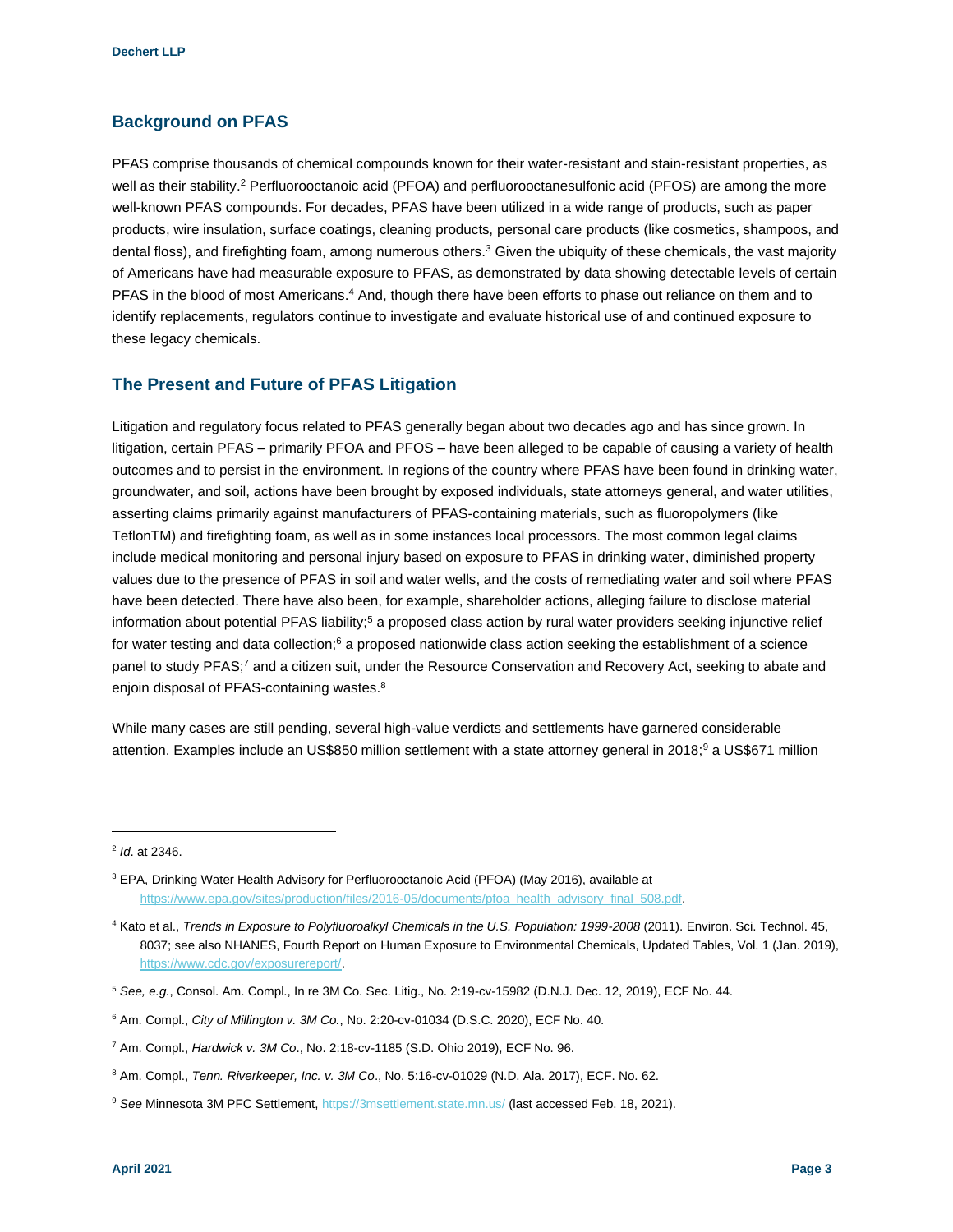settlement to resolve 3,550 lawsuits in 2017;<sup>10</sup> and an US\$83 million settlement this year to resolve nearly 100 personal injury claims, as well as agreeing to a cost-sharing arrangement to address up to US\$4 billion in PFAS legacy liabilities.<sup>11</sup> As these outcomes suggest and recent filings indicate, litigation against PFAS manufacturers will undoubtedly endure.

Given the long and varied use of PFAS around the country, the plaintiffs' bar has increasingly sought to extend this precedent by targeting additional companies and industries. While early cases targeted manufacturers of PFAS, the same theories have been extended to pursue companies down the product supply chain, such as those who processed materials that contain PFAS or made firefighting foams with PFAS supplied by others. As a result of perceived litigation and settlement successes, as well as public and financial pressures on local governments and water utilities, PFAS litigation efforts have expanded in recent years, and likely will continue to expand, to include additional companies in the product supply chain or in different industries.<sup>12</sup> A recent example shows how the direction of PFAS litigation can entangle new companies for their current and historical operations: In Maine state court, a proposed class of property owners seeks damages and medical monitoring from the current and former owners of a paper mill for their alleged use and disposal of PFAS-containing materials over a 50-year period.<sup>13</sup>

Additionally, whereas initial cases typically involved claims seeking medical monitoring, personal injury damages, and diminution in property value, other cases have emerged under consumer protection statutes. At their core, these complaints have alleged false or misleading advertising, asserting, for example, that consumer products were marketed as "compostable," despite purportedly containing PFAS that take a significant amount of time to break down.<sup>14</sup> Another lawsuit, recently filed in California federal court, has targeted a feminine hygiene products company whose menstrual underwear was tested by a third party and reportedly contained PFAS.<sup>15</sup> The putative class action complaint alleges that product marketing claiming the underwear to be safe and without harmful chemicals was not true and thus misled consumers.<sup>16</sup>

Given the ubiquity of PFAS and their applications, details about the PFAS content of commercial and consumer products continue to emerge, such as newly available reporting about disclosures by cosmetics producers.<sup>17</sup> As recent examples show, litigation often follows these disclosures.

<sup>16</sup> *Id.*

<sup>&</sup>lt;sup>10</sup> Arathy S. Nair, "DuPont settles lawsuits over leak of chemical used to make Teflon" (Feb. 13, 2017), [https://www.reuters.com/article/us-du-pont-lawsuit-west-virginia/dupont-settles-lawsuits-over-leak-of-chemical-used-to-make](https://www.reuters.com/article/us-du-pont-lawsuit-west-virginia/dupont-settles-lawsuits-over-leak-of-chemical-used-to-make-teflon-idUSKBN15S18U)[teflon-idUSKBN15S18U.](https://www.reuters.com/article/us-du-pont-lawsuit-west-virginia/dupont-settles-lawsuits-over-leak-of-chemical-used-to-make-teflon-idUSKBN15S18U)

<sup>11</sup> DuPont, "DuPont, Corteva, and Chemours announce resolution of legacy PFAS claims" (Jan. 22, 2021), [https://www.dupont.com/news/dupont-corteva-chemours-announce-resolution-legacy-pfas-claims.html.](https://www.dupont.com/news/dupont-corteva-chemours-announce-resolution-legacy-pfas-claims.html)

<sup>12</sup> See, e.g., Compl., *Orange Cnty. Water Dist. v. 3M Co.*, No. 30-2020-01172419-CU-PL-CXC (Cal. Super., Orange Cnty. 2020) (naming Decra Roofing Systems, Inc. as a defendant).

<sup>13</sup> Compl., *Saunders v. Sappi N. Am*., Inc. (Me. Sup. Ct. March 5, 2021).

<sup>14</sup> Compl., *Ambrose v. The Kroger Co.*, No. 3:20-cv-04009 (N.D. Cal. June 16, 2020), ECF No. 1.

<sup>15</sup> Am. Compl., *Kanan v. Thinx Inc.*, No. 2:20-cv-10341 (C.D. Cal. March 16, 2021), ECF No. 29.

<sup>17</sup> FDA, "Per and Polyfluoroalkyl Substances (PFAS) in Cosmetics" (Feb. 19, 2021), [https://www.fda.gov/cosmetics/cosmetic](https://www.fda.gov/cosmetics/cosmetic-ingredients/and-polyfluoroalkyl-substances-pfas-cosmetics)[ingredients/and-polyfluoroalkyl-substances-pfas-cosmetics.](https://www.fda.gov/cosmetics/cosmetic-ingredients/and-polyfluoroalkyl-substances-pfas-cosmetics)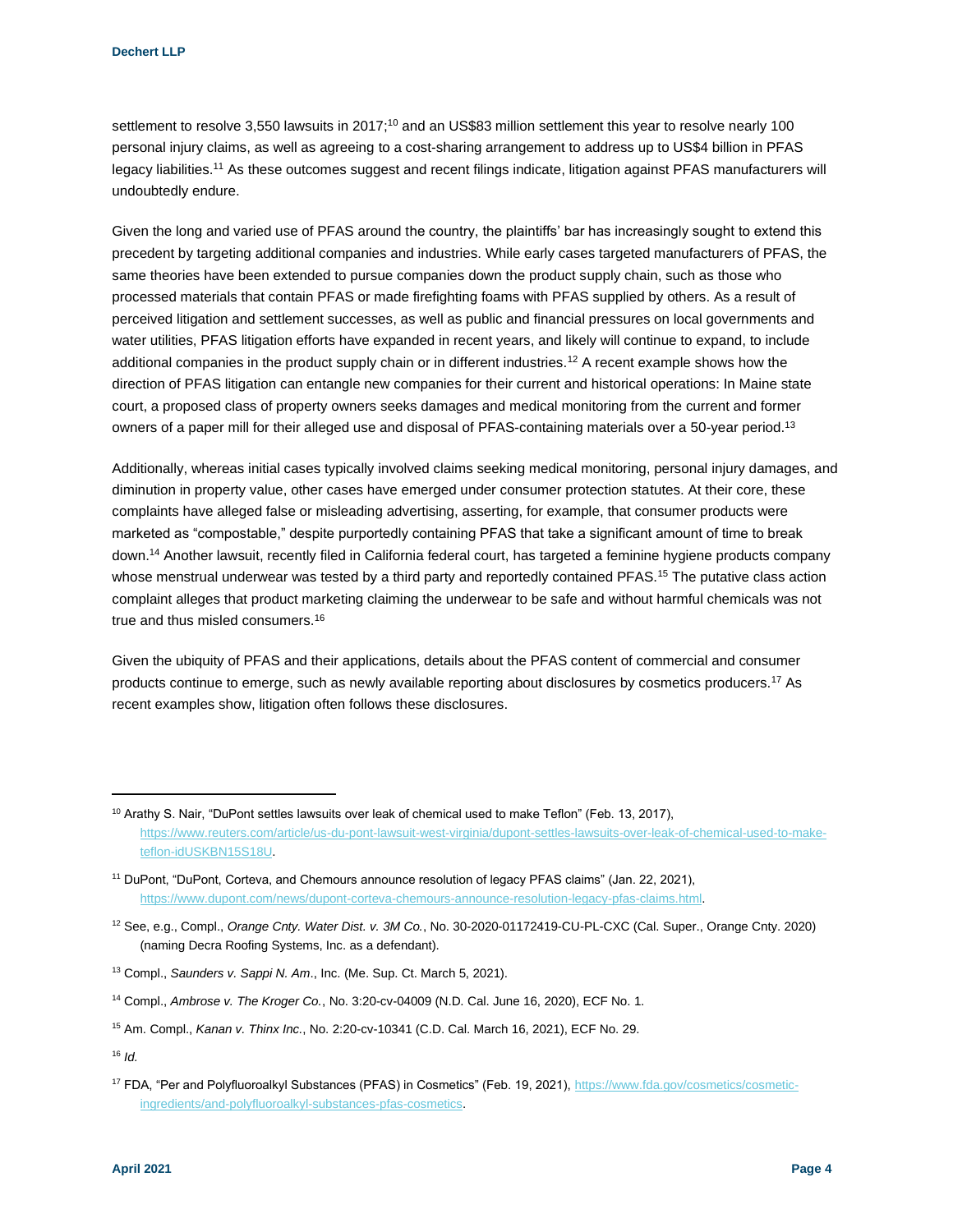#### **Increased Focus under the Biden Administration**

On the regulatory front, the federal Environmental Protection Agency ("EPA") and other federal agencies, such as the Agency for Toxic Substances and Disease Registry (ATSDR) and the Department of Defense, continue to investigate PFAS. Further, a number of states have adopted drinking water guidelines or limits for one or more PFAS,<sup>18</sup> while other states are also considering or have proposed standards.<sup>19</sup> Many of those standards are stricter than the EPA's current health advisory level for PFOA and PFOS, and some cover additional PFAS compounds, such as perfluorononanoic acid (PFNA) and perfluorohexanesulfonic acid (PFHxS).<sup>20</sup> State agencies also continue to investigate historic use and possible releases of PFAS and to negotiate consent agreements or commence legal actions to cover (or recover) alleged damages, such as investigation and remediation costs.

Yet President Biden's political appointments and campaign commitments, mounting public pressure, and regulatory mechanisms set in motion by the previous administration also portend increasing and enduring attention to PFAS in the coming years. This attention will have critical relevance to the shape and scope of PFAS litigation.

Notable figures in this new administration have substantial experience addressing PFAS-related topics, indicating the administration's intent and capability to pursue these issues at the federal level. For example, Michael Regan, Biden's new EPA Administrator, most recently led North Carolina's Department of Environmental Quality and oversaw controls on PFAS in the state, as well as a variety of remediation efforts there.<sup>21</sup> Gina McCarthy, who is serving as the White House National Climate Advisor, was the EPA Administrator during the Obama administration when PFOA was detected at several sites in the United States, leading to increased public pressure over PFAS. Prior to her appointment as Secretary of the Interior, then-Congresswoman Debra Haaland co-sponsored the PFAS Action Act of 2019 to "regulate PFAS chemicals, clean up contamination, and protect public health."<sup>22</sup> Brenda Mallory, who is leading the White House Council on Environmental Quality, will be arriving as the former director of regulatory policy at the Southern Environmental Law Center, which was critical of the Trump Administration's approach to PFAS management.<sup>23</sup> Further, Secretary of Defense Lloyd Austin has committed to take concrete steps and "pick up the pace" on efforts to address PFAS on military bases and neighboring communities.<sup>24</sup>

<sup>22</sup> Office of Rep. Debra Haaland, "Haaland: Bill Will Protect New Mexico's Water from Toxic Chemicals" (Jan. 10, 2020), [https://bit.ly/3cPRa4E.](https://bit.ly/3cPRa4E)

<sup>18</sup> *See, e.g*., Michigan PFAS Action Response Team, "PFAS MCLs and Drinking Water" (Jul. 22, 2020), [https://www.michigan.gov/pfasresponse/0,9038,7-365-95571\\_99970---,00.html;](https://www.michigan.gov/pfasresponse/0,9038,7-365-95571_99970---,00.html) Cal. State Water Resources Control Board, "Response Levels Lowered for Water Systems Statewide as PFAS Investigation Continues" (Feb. 6, 2020), [https://www.waterboards.ca.gov/press\\_room/press\\_releases/2020/pr02062020\\_pfoa\\_pfos\\_response\\_levels.pdf.](https://www.waterboards.ca.gov/press_room/press_releases/2020/pr02062020_pfoa_pfos_response_levels.pdf)

<sup>19</sup> *See, e.g.*, Ohio EPA, "Ohio Per- and Polyfluoroalkyl Substances (PFAS) Action Plan for Drinking Water" (Dec. 2019), [https://epa.ohio.gov/Portals/28/documents/pfas/PFASActionPlan.pdf.](https://epa.ohio.gov/Portals/28/documents/pfas/PFASActionPlan.pdf) 

<sup>20</sup> *See, e.g*., Michigan PFAS Action Response Team, supra; New Jersey Dep't of Envtl. Protection, "Affirming National Leadership Role, New Jersey Publishes Formal Stringent Drinking Water Standards for PFOA and PFOS" (June 1, 2020), [https://www.state.nj.us/dep/newsrel/2020/20\\_0025.htm.](https://www.state.nj.us/dep/newsrel/2020/20_0025.htm)

<sup>21</sup> *See* North Carolina Department of Environmental Quality, "DEQ orders additional PFAS reductions by Chemours" (Aug. 13, 2020), [https://deq.nc.gov/news/press-releases/2020/08/13/deq-orders-additional-pfas-reductions-chemours.](https://deq.nc.gov/news/press-releases/2020/08/13/deq-orders-additional-pfas-reductions-chemours)

<sup>&</sup>lt;sup>23</sup> S. Envtl. L. Ctr., "SELC Statement on EPA's Feckless PFAS Action Plan" (Aug. 25, 2020), [https://www.southernenvironment.org/news-and-press/press-releases/selc-statement-on-epas-feckless-pfas-action-plan.](https://www.southernenvironment.org/news-and-press/press-releases/selc-statement-on-epas-feckless-pfas-action-plan)

<sup>24</sup> "Senate Armed Services Committee Holds Hearing on the Nomination of Lloyd Austin to be Defense Secretary," *CQ Transcriptions*, at 27 (Jan. 19, 2021).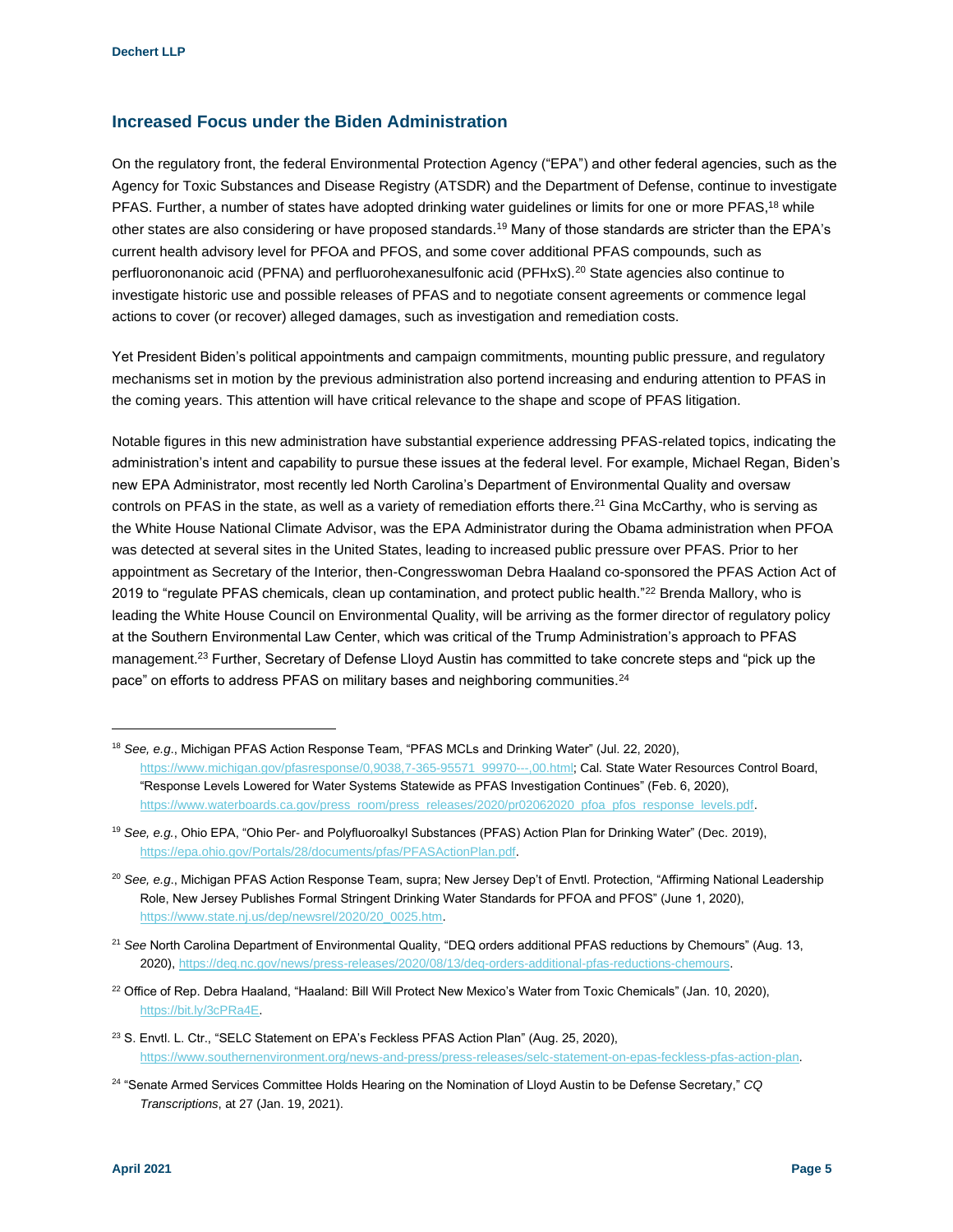President Biden is expected to turn these experiences from key officials into increased regulation on multiple fronts.

First, President Biden appears to be committed to "designating PFAS as a hazardous substance."<sup>25</sup> That designation under the Comprehensive Environmental Response, Compensation, and Liability Act (CERCLA) would broaden federal authority to act, including to ensure that releases are investigated and abated, that affected sites are remediated, and that response costs are reimbursed by potentially responsible parties (PRPs).<sup>26</sup> If the Biden Administration follows through with its pledge to designate PFAS as a hazardous substance under CERCLA, that would grant EPA broad authority to direct a host of potentially responsible parties to investigate and remediate sites where PFAS have been found.<sup>27</sup> EPA may take the position that it could recover CERCLA response costs from any party that may have released PFAS, as well as current and former owners and operators of affected sites – and be jointly and severally liable. Airports, hospitals, farms, sewage treatment utilities, recycling facilities, landfill operators, and even performance clothing manufacturers – that is, owners and operators of sites where PFAS-containing materials were used, discharged, or disposed – could fall within CERCLA's reach, and with it face an increased risk of private litigation.

Second, President Biden also appears to be committed to "setting enforceable limits on PFAS," which would be different from the EPA drinking water guidelines that currently exist.<sup>28</sup> In February, the EPA re-issued final regulatory determinations for PFOA and PFOS under the Safe Drinking Water Act, which will trigger promulgation of a national drinking water standard, as well as guidelines for water treatment techniques.<sup>29</sup> Under its new leadership, the EPA can be expected to press ahead with and possibly speed up that effort.

Third, President Biden appears to be committed to "accelerating toxicity studies and research on PFAS."30 The CDC and ATSDR have been investigating potential associations between PFAS and health outcomes, and that work is thus expected to continue.<sup>31</sup>

More broadly, the new administration's policy goals and focus are expected to differ markedly from those of the Trump Administration, including with respect to PFAS policy. For example, the EPA has already withdrawn a toxicity assessment of perfluorobutanesulfonic acid (PFBS), which had been issued at the beginning of the year.<sup>32</sup> And President Biden can be expected to reverse course on other initiatives as well. Among other efforts, this may include re-examining the Trump EPA's decision to reject a petition requiring testing for 54 emerging PFAS manufactured at a

<sup>25</sup> "The Biden Plan to Secure Environmental Justice and Equitable Economic Opportunity," *Biden for President*, <https://joebiden.com/environmental-justice-plan/> (last accessed Feb. 18, 2021.)

<sup>26</sup> *See* 42 U.S.C. §§ 9604, 9606, 9607.

<sup>27</sup> *See* 42 U.S.C. § 9607.

<sup>28</sup> *See* "The Biden Plan to Secure Environmental Justice and Equitable Economic Opportunity," supra.

<sup>29</sup> *See* EPA, "Contaminant Candidate List (CCL) and Regulatory Determination[, https://www.epa.gov/ccl/regulatory-determination-4](https://www.epa.gov/ccl/regulatory-determination-4) (last accessed Mar. 3, 2021); EPA, "EPA Takes Action to Address PFAS in Drinking Water" (Feb. 22, 2021), [https://www.epa.gov/ccl/regulatory-determination-4.](https://www.epa.gov/ccl/regulatory-determination-4)

<sup>30</sup> "The Biden Plan to Secure Environmental Justice and Equitable Economic Opportunity," *supra*.

<sup>31</sup> *See* ATSDR, "Toxicological Profile for Perfluoroalkyls, Draft for Public Comment (June 2018), [https://www.atsdr.cdc.gov/toxprofiles/tp200.pdf;](https://www.atsdr.cdc.gov/toxprofiles/tp200.pdf) Press Release, "CDC and ATSDR Award \$7 Million to Begin Multi-Site PFAS Study" (Sept. 23, 2019), [https://www.cdc.gov/media/releases/2019/p0923-cdc-atsdr-award-pfas-study.html.](https://www.cdc.gov/media/releases/2019/p0923-cdc-atsdr-award-pfas-study.html)

<sup>32</sup> EPA, "EPA Takes Action to Protect Scientific Integrity" (Feb. 9, 2021)[, https://www.epa.gov/newsreleases/epa-takes-action](https://www.epa.gov/newsreleases/epa-takes-action-protect-scientific-integrity)[protect-scientific-integrity.](https://www.epa.gov/newsreleases/epa-takes-action-protect-scientific-integrity)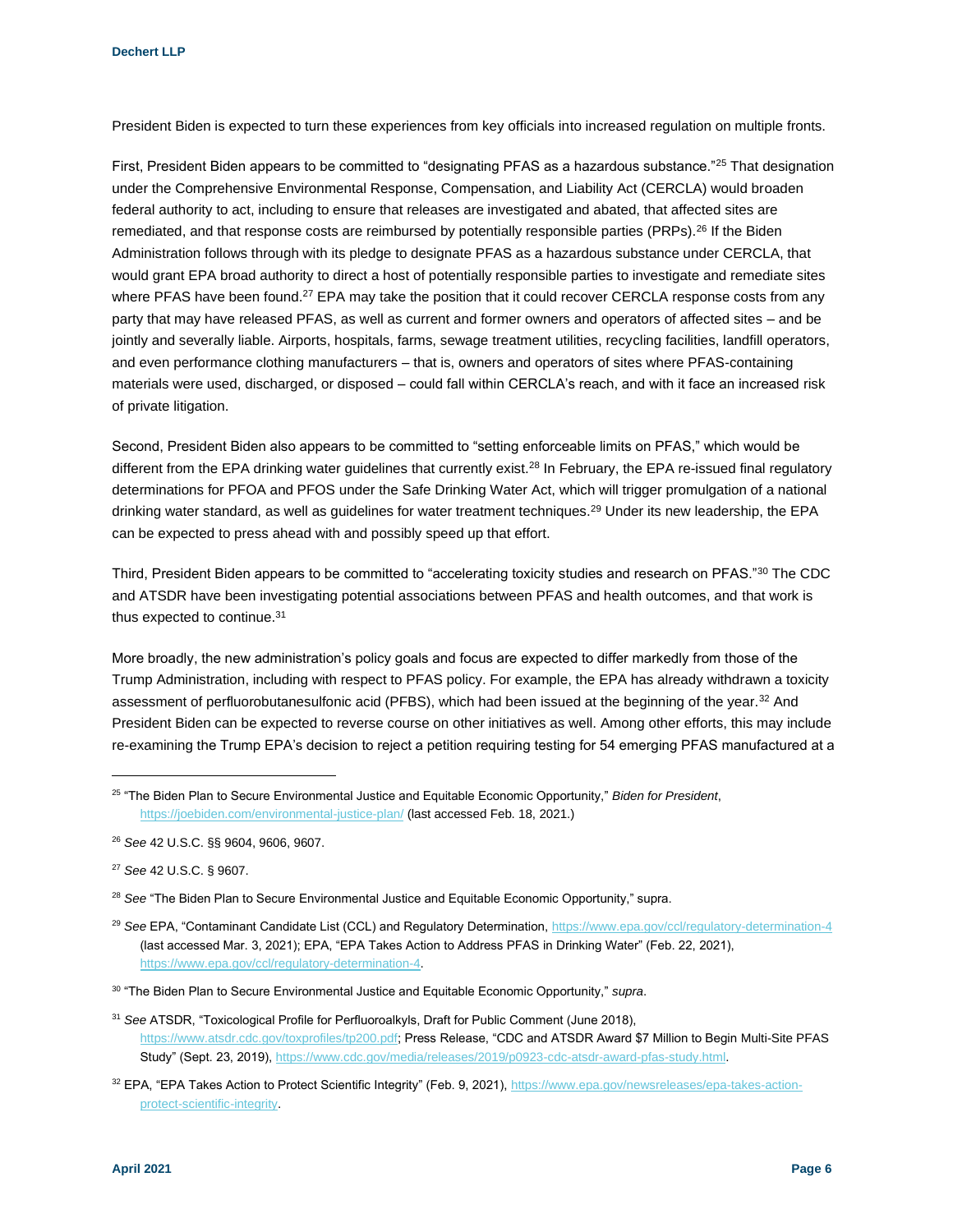plant in North Carolina, as requested by environmental advocates.<sup>33</sup> President Biden may also seek to expand certain regulations that have already been set in motion, such as expanding the conditions on importing and manufacturing products with surface coatings that contain certain PFAS.<sup>34</sup>

Efforts by the Biden Administration may also be augmented by congressional action. Earlier this month, Senator Kirsten Gillibrand introduced legislation that would reportedly create a medical monitoring database for individuals allegedly exposed to PFAS from their drinking water supply.<sup>35</sup> This proposed PFAS Accountability Act reportedly would provide legal pathways for courts to award medical monitoring for "significant" exposure of chemicals in drinking water supplies. Individuals eligible to join the registry include those with pending litigation related to PFAS exposure, communities near military bases and airports, firefighters, workers who handle the chemicals, and others.<sup>36</sup>

In addition to the direct litigation risks posed by CERCLA liability, these regulatory efforts are likely to have implications for private litigation. For example, plaintiffs may utilize the potential designation of certain PFAS as "hazardous" substances to attempt to bolster allegations that their injuries were caused by PFAS exposure and that their remedies are therefore appropriate and necessary, despite the fact that regulatory designations are not based on scientific findings of causation and, instead, apply a lower, precautionary standard. Further, any new federal limits and standards for the presence of PFAS in drinking water may serve as a benchmark against which plaintiffs will charge that defendants should be measured. Moreover, guidelines for water treatment techniques promulgated by federal agencies may be seen as an industry standard, and plaintiffs may seek to rely on evidence that a company's water treatment fell below this standard or argue that any remedial action should meet or exceed that standard. Moreover, as federal action spurs public awareness and pressure, states and local governments may seek to restrict or prohibit those operations that involve the use or potential emission of any PFAS compound.

#### **Conclusion**

These developments reveal four likely litigation trends that will endure or accelerate in this new era.

First, PFAS manufacturers are likely to continue to be sued. Litigation against PFAS manufacturers is unlikely to halt in the near future, given the recent settlements and as reflected by the continued filing of claims.

<sup>33</sup> TSCA Section 21 Petition for Rulemaking; Reasons for Agency Response; Denial of Requested Rulemaking, 86 Fed. Reg. 6602-01 (Jan. 22, 2021)[, https://www.federalregister.gov/documents/2021/01/22/2021-00456/tsca-section-21-petition-for-rulemaking](https://www.federalregister.gov/documents/2021/01/22/2021-00456/tsca-section-21-petition-for-rulemaking-reasons-for-agency-response-denial-of-requested-rulemaking)[reasons-for-agency-response-denial-of-requested-rulemaking;](https://www.federalregister.gov/documents/2021/01/22/2021-00456/tsca-section-21-petition-for-rulemaking-reasons-for-agency-response-denial-of-requested-rulemaking) Ctr. for Environ. Health, *NC Advocates Ask Biden EPA to Reverse Trump's Denial of PFAS Petition* (Mar. 4, 2021)[, https://ceh.org/latest/press-releases/nc-advocates-ask-biden-epa-to](https://ceh.org/latest/press-releases/nc-advocates-ask-biden-epa-to-reverse-trumps-denial-of-pfas-petition/)[reverse-trumps-denial-of-pfas-petition/.](https://ceh.org/latest/press-releases/nc-advocates-ask-biden-epa-to-reverse-trumps-denial-of-pfas-petition/)

<sup>34</sup> *See* EPA, Significant New Use Rule: Long-Chain Perfluoroalkyl Carboxylate and Perfluoroalkyl Sulfonate Chemical Substances (July 27, 2020)[, https://www.regulations.gov/document/EPA-HQ-OPPT-2013-0225-0232;](https://www.regulations.gov/document/EPA-HQ-OPPT-2013-0225-0232) Rebecca Beitsch, "White House intervened to weaken EPA guidance on 'forever chemicals" (Jan. 11, 2021)[, https://thehill.com/policy/energy](https://thehill.com/policy/energy-environment/533444-white-house-intervened-to-weaken-epa-guidance-on-forever-chemicals?rl=1)[environment/533444-white-house-intervened-to-weaken-epa-guidance-on-forever-chemicals?rl=1.](https://thehill.com/policy/energy-environment/533444-white-house-intervened-to-weaken-epa-guidance-on-forever-chemicals?rl=1)

<sup>35</sup> Press Release, Kirsten Gillibrand: U.S. Senator for New York, Following Years Of Advocacy, Gillibrand Joins Community In Hoosick Falls To Announce New Legislation To Create Access To Medical Monitoring For Victims Of Significant PFAS Exposure (Apr. 5, 2021)[, https://www.gillibrand.senate.gov/news/press/release/following-years-of-advocacy-gillibrand-joins](https://www.gillibrand.senate.gov/news/press/release/following-years-of-advocacy-gillibrand-joins-community-in-hoosick-falls-to-announce-new-legislation-to-create-access-to-medical-monitoring-for-victims-of-significant-pfas-exposure_)[community-in-hoosick-falls-to-announce-new-legislation-to-create-access-to-medical-monitoring-for-victims-of-significant-pfas](https://www.gillibrand.senate.gov/news/press/release/following-years-of-advocacy-gillibrand-joins-community-in-hoosick-falls-to-announce-new-legislation-to-create-access-to-medical-monitoring-for-victims-of-significant-pfas-exposure_)[exposure\\_.](https://www.gillibrand.senate.gov/news/press/release/following-years-of-advocacy-gillibrand-joins-community-in-hoosick-falls-to-announce-new-legislation-to-create-access-to-medical-monitoring-for-victims-of-significant-pfas-exposure_)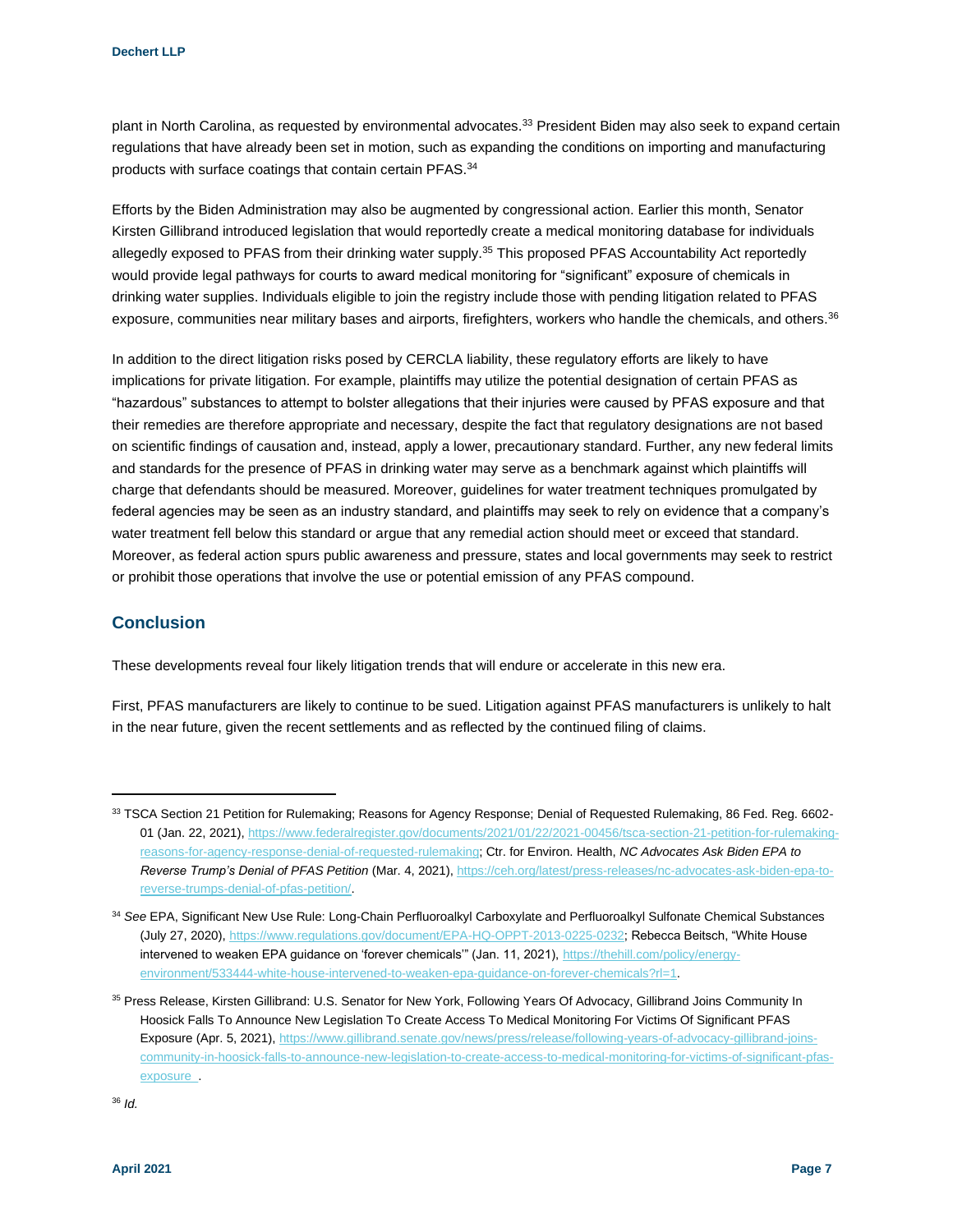Second, plaintiffs will pursue new companies and products in new industries using existing and adapted legal theories. The plaintiffs' bar will likely apply the litigation theories that have already been used against fluoropolymer manufacturers and processors to reach new categories of defendants.

Third, federal regulatory initiatives envisioned by the Biden Administration may generate additional legal liability for current and former owners and operators of facilities where PFAS have been handled. The increased regulatory activity by the Biden Administration may signal more robust actions under environmental laws and regulations. And those companies identified by EPA may also commence recovery and contribution actions and other private litigation against third parties they allege should help share in the remediation costs.<sup>37</sup>

Fourth, the renewed focus of the Biden Administration on PFAS will likely impact private litigation in additional ways, even if indirectly. As a general matter, private plaintiffs, as well as local and state governments, may rely on and leverage the attention to PFAS at the federal level to add momentum and justification to their claims. And any congressional action to establish a medical monitoring framework might affect the application of state law and impact legal options and strategies.

In sum, with the Biden Administration's greater attention to PFAS, the litigation trends that have developed over the past decade are expected to persist and likely spur new ones. With this focus, companies at all levels of the supply chain and in industries that use, rely on, or otherwise come into contact with PFAS-containing materials would be well advised to consider strategies to evaluate, address, and mitigate these legal challenges.

This update was authored by:



**[Sheila L. Birnbaum](https://www.dechert.com/people/b/sheila-l--birnbaum.html?utm_source=vuture&utm_medium=email&utm_campaign=onpoint)**

Partner New York +1 212 698 3625 [sheila.birnbaum@dechert.com](mailto:sheila.birnbaum@dechert.com)



**[Mark S. Cheffo](https://www.dechert.com/people/c/mark-s--cheffo.html?utm_source=vuture&utm_medium=email&utm_campaign=onpoint)**

Partner New York +1 212 698 3814 [mark.cheffodechert.com](mailto:mark.cheffodechert.com)



**[Douglas E. Fleming III](https://www.dechert.com/people/f/douglas-e--fleming-iii.html?utm_source=vuture&utm_medium=email&utm_campaign=onpoint)** Partner New York +1 212 649 8703 [douglas.fleming@dechert.com](mailto:douglas.fleming@dechert.com)



**[Rachel Passaretti-Wu](https://www.dechert.com/people/p/rachel-passaretti-wu.html?utm_source=vuture&utm_medium=email&utm_campaign=onpoint)** Partner New York +1 212 698 3647 [rachel.passaretti-wu@dechert.com](mailto:rachel.passaretti-wu@dechert.com)

<sup>37</sup> 42 U.S.C. § 9607.